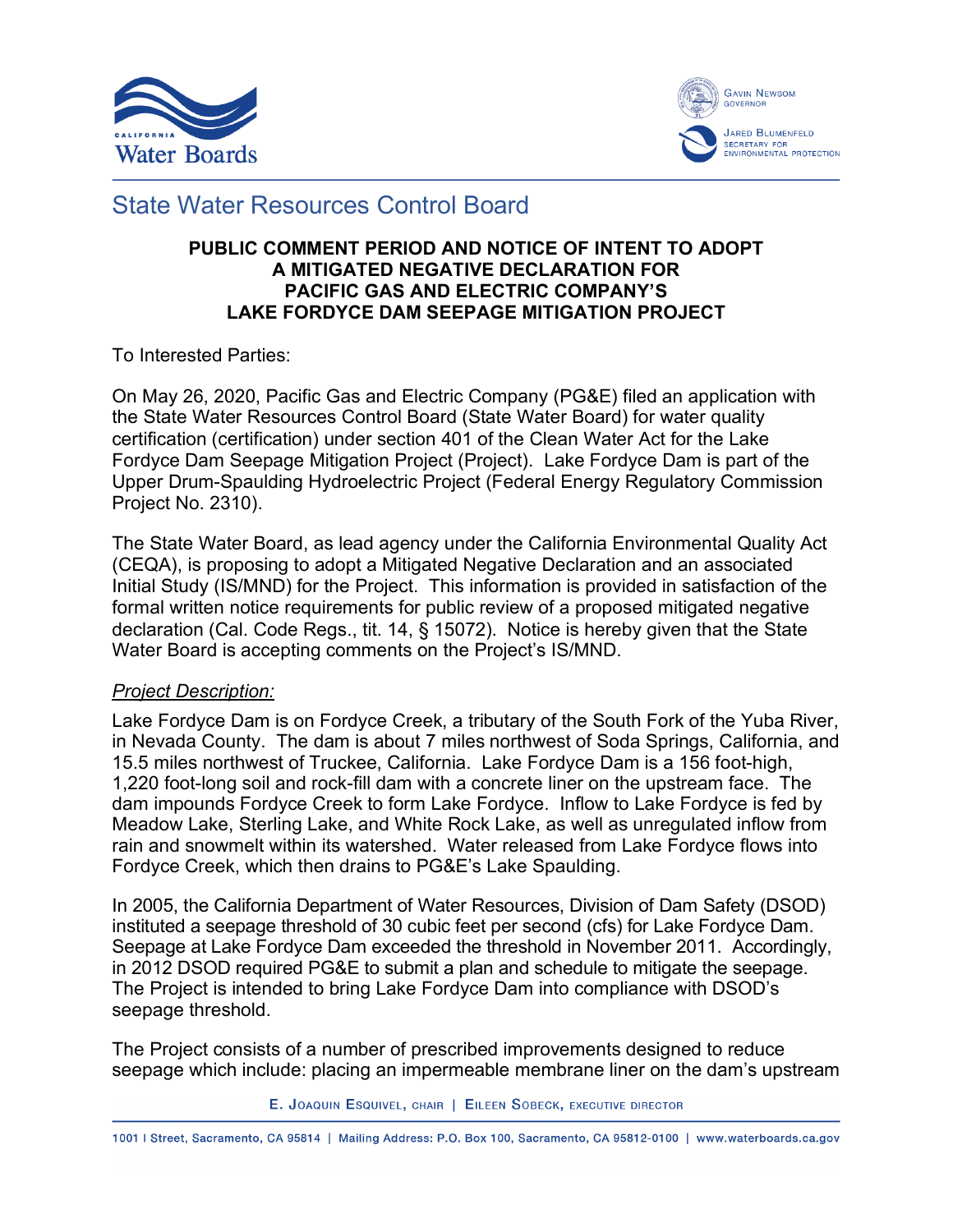face to cutoff seepage through the embankment; constructing a new concrete plinth and grout curtain at the upstream toe of the dam to address seepage at the low level outlet; and excavating a portion of the existing debris-laden fill at the upstream toe of the dam and replacing it with engineered fill. To implement these dam improvements, Lake Fordyce Road would be improved to allow construction equipment access. Additionally, a cofferdam would be constructed in Lake Fordyce to create a dry work area on the upstream face of the dam. The Project is scheduled to occur from April to October each year for three consecutive years. The cofferdam may be removed in the fourth year of construction due to weather conditions in the third construction year. During Project construction, minimum flow releases of 5 cfs into Fordyce Creek would continue to be met.

### *Comment Submittal and Deadline:*

The State Water Board is accepting comments on the IS/MND for the Project. The IS/MND comment period is from the date of this notice through October 26, 2020. **Comments on the IS/MND must be received by 5:00 pm on October 26, 2020.** Comments can be submitted electronically or by mail to:

> Mr. Jordan Smith State Water Resources Control Board – Division of Water Rights Water Quality Certification Program P.O. Box 2000 Sacramento, CA 95812-2000 or Email: [wr401program@waterboards.ca.gov](mailto:wr401program@waterboards.ca.gov)

The IS/MND is available under Related Document on the State Water Board's Drum-Spaulding Project webpage, which is located online at:

[https://www.waterboards.ca.gov/waterrights/water\\_issues/programs/water\\_quality\\_cert/](https://www.waterboards.ca.gov/waterrights/water_issues/programs/water_quality_cert/drum_spaulding_ferc2310.html) [drum\\_spaulding\\_ferc2310.html](https://www.waterboards.ca.gov/waterrights/water_issues/programs/water_quality_cert/drum_spaulding_ferc2310.html)

If you cannot access the document online, a hard copy of the IS/MND will be available by October 1, 2020 at the below locations:

**Lahontan Regional Water Quality Control Board Office** 2501 Lake Tahoe Blvd **Lake Tahoe,** CA 96150 (530) 542-5400 Open Monday – Friday 8:00 a.m. to 5:00 p.m.

### **Placer County Clerk Office** 2954 Richardson Dr **Auburn,** CA 95603 (530) 886-5600 Open Monday – Friday (530) 866-5610 Open Monday – Friday 8:00 a.m. to 4:00 p.m.

#### **State Water Resources Control Board/CalEPA Office**

1001 I Street, 2nd Floor Room 2-114 **Sacramento**, CA 95814 (916) 341-5300 Open Wednesday and Friday 9:00 a.m. – 4:00 p.m. by appointment only